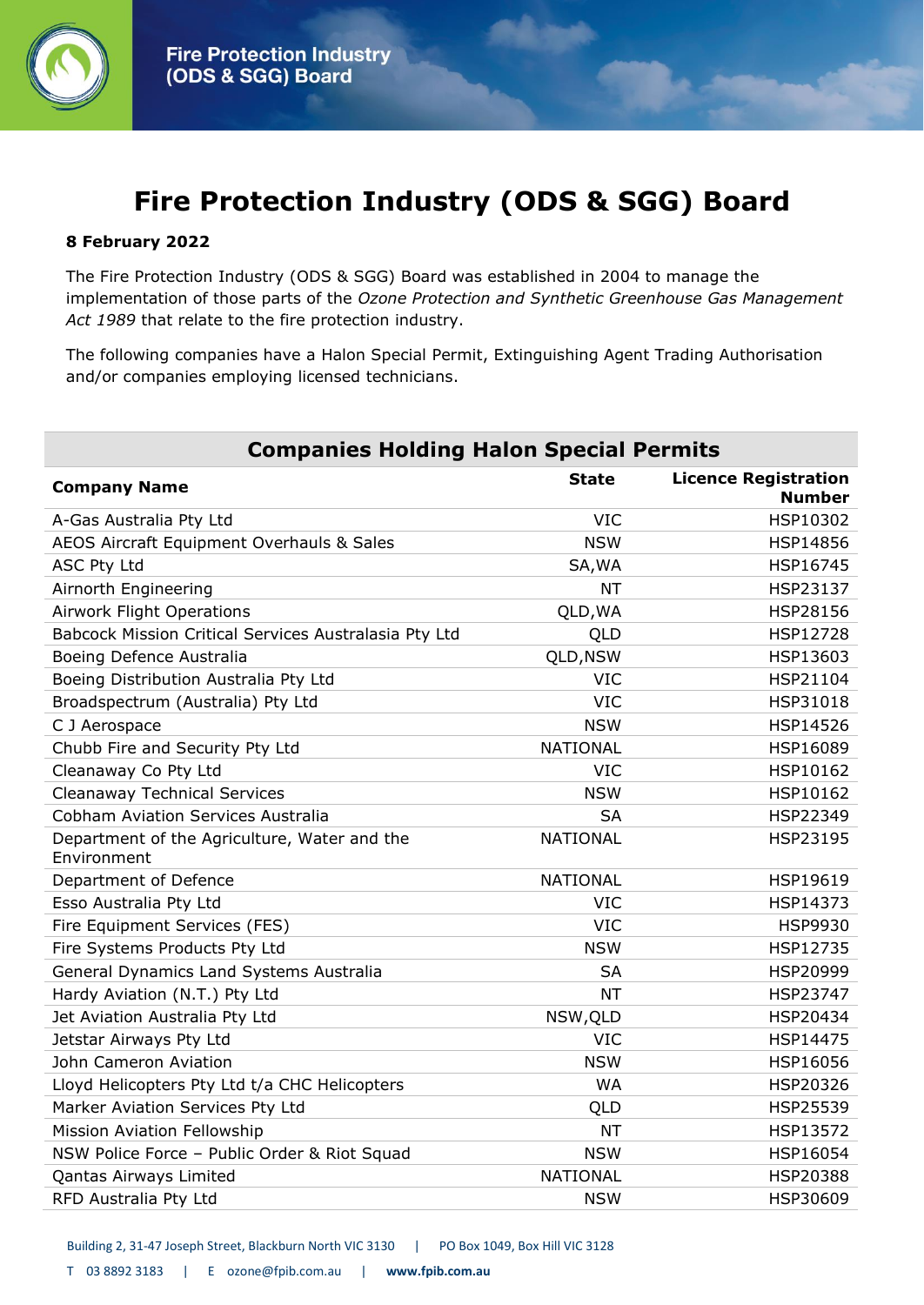#### **Companies Holding Halon Special Permits**

 $\bigcirc$ 

| <b>Company Name</b>               | <b>State</b>    | <b>Licence Registration</b><br><b>Number</b> |
|-----------------------------------|-----------------|----------------------------------------------|
| Regional Express Holdings Limited | <b>NSW</b>      | HSP10516                                     |
| Sikorsky Australia                | <b>NSW</b>      | HSP10320                                     |
| Skippers Aviation Pty Ltd         | <b>WA</b>       | HSP14637                                     |
| Skytraders Pty Ltd                | <b>VIC</b>      | HSP13962                                     |
| Skytrans Pty Ltd                  | QLD             | HSP23118                                     |
| Solvents Australia Pty Ltd        | <b>NSW</b>      | HSP27284                                     |
| TAE Aviation Pty Ltd              | <b>NATIONAL</b> | HSP17708                                     |
| Trinity Fire Services Pty Ltd     | QLD             | HSP20435                                     |
| Virgin Australia                  | <b>NATIONAL</b> | <b>HSP22565</b>                              |
| Wiltrading STACE Pty Ltd          | WA              | HSP13612                                     |
| Wormald Australia Pty Ltd         | <b>NATIONAL</b> | HSP18669                                     |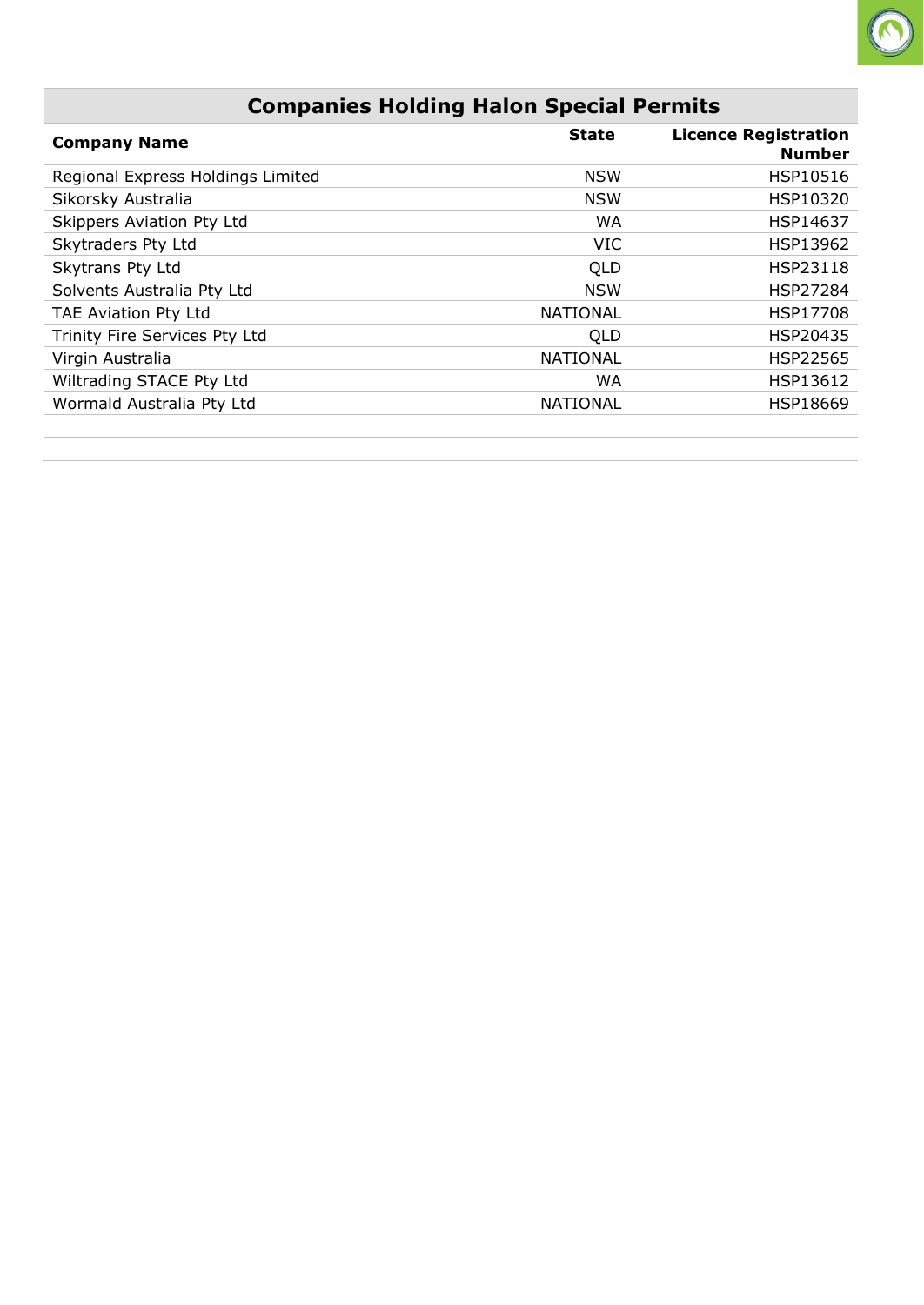#### **Companies holding an Extinguishing Agent Trading Authorisation**

 $\bigcirc$ 

| <b>Company Name</b>                                     | <b>State</b>      | <b>Licence</b><br><b>Registration</b><br><b>Number</b> |
|---------------------------------------------------------|-------------------|--------------------------------------------------------|
| 2020 Fire Protection Pty Ltd                            | <b>NSW</b>        | EATA12724                                              |
| A-Gas Australia Pty Ltd                                 | <b>VIC</b>        | EATA10302                                              |
| A1 Fire & Safety Pty Ltd                                | QLD               | EATA40000                                              |
| <b>AEFS Group Pty Ltd</b>                               | <b>VIC</b>        | EATA40008                                              |
| AEOS Aircraft Equipment Overhauls & Sales               | <b>NSW</b>        | EATA14856                                              |
| ARA Automatic Fire Protection Design Pty Ltd            | <b>NATIONAL</b>   | EATA40017                                              |
| Advanced Technology Products Pty Ltd                    | <b>WA</b>         | EATA40003                                              |
| Allstop Fire Systems Pty Ltd                            | <b>NSW</b>        | EATA30582                                              |
| Alpha Fire Protection Pty Ltd                           | QLD               | EATA13756                                              |
| Atlantis Fire & Safety Services Pty Ltd                 | <b>VIC</b>        | EATA19450                                              |
| Australian Essential Services Maintenance Pty Ltd       | <b>VIC</b>        | EATA27641                                              |
| <b>Australian Fire Industries</b>                       | <b>WA</b>         | EATA10049                                              |
| Australian Fire Technologies Pty Ltd                    | QLD               | EATA10257                                              |
| <b>Australian Safety Engineers</b>                      | <b>WA</b>         | EATA40015                                              |
| Avanti Fire Pty Ltd                                     | <b>NSW</b>        | EATA30955                                              |
| Aztech Fire Pty Ltd                                     | QLD               | EATA12541                                              |
| BFI Fire Pty Ltd                                        | <b>NSW</b>        | EATA21841                                              |
| Blazetech                                               | QLD               | EATA14007                                              |
| Boeing Distribution Australia Pty Ltd                   | <b>VIC</b>        | EATA21104                                              |
| Brisbane Fire Protection Pty Ltd                        | QLD               | EATA22608                                              |
| <b>CVSG Asset Services</b>                              | QLD               | EATA10080                                              |
| Chubb Fire and Security Pty Ltd                         | <b>NATIONAL</b>   | EATA16089                                              |
| Complete Plumbing & Fire Pty Ltd                        | <b>NSW</b>        | EATA10503                                              |
| Compliant Fire Services Pty Ltd                         | SА                | EATA17076                                              |
| Credible Fire Pty Limited                               | <b>NSW</b>        | EATA22849                                              |
| DEM Fire & Essential Services Group                     | <b>NSW</b>        | EATA30569                                              |
| Delta Fire Australasia Pty Ltd                          | NSW, QLD          | EATA40035                                              |
|                                                         | <b>NATIONAL</b>   | EATA23195                                              |
| Department of Agriculture, Water and the<br>Environment |                   |                                                        |
| Department of Defence                                   | NATIONAL          | EATA19619                                              |
| Department of Environment and Science (QLD)             | QLD               | EATA29548                                              |
| Department of Planning, Industry & Environment          | <b>NSW</b>        | EATA23716                                              |
| Design Integrity Solutions Pty Ltd                      | <b>VIC</b>        | EATA40040                                              |
| Dynamic Fire Systems Pty Ltd                            | <b>VIC</b>        | EATA10453                                              |
| E Fire and Safety                                       | <b>WA</b>         | EATA14977                                              |
| <b>ECOTECH</b>                                          | NSW, QLD, VIC, WA | EATA23702                                              |
| EPA Victoria                                            | <b>VIC</b>        | EATA23087                                              |
| Endfire Engineering Services Pty Ltd                    | QLD               | EATA14424                                              |
| Engie Fire Protection Pty Limited                       | NATIONAL          | EATA21926                                              |
| Essential Fire Services Pty Ltd                         | WA                | EATA14257                                              |
| Eversafe Fire & Safety                                  | QLD               | EATA14663                                              |
| Eyre Peninsula Fire & Safety                            | <b>SA</b>         | EATA28115                                              |
| FVS Fire Pty Ltd                                        | <b>VIC</b>        | EATA26835                                              |
| Falck (Victoria) Pty Ltd                                | <b>VIC</b>        | EATA4256                                               |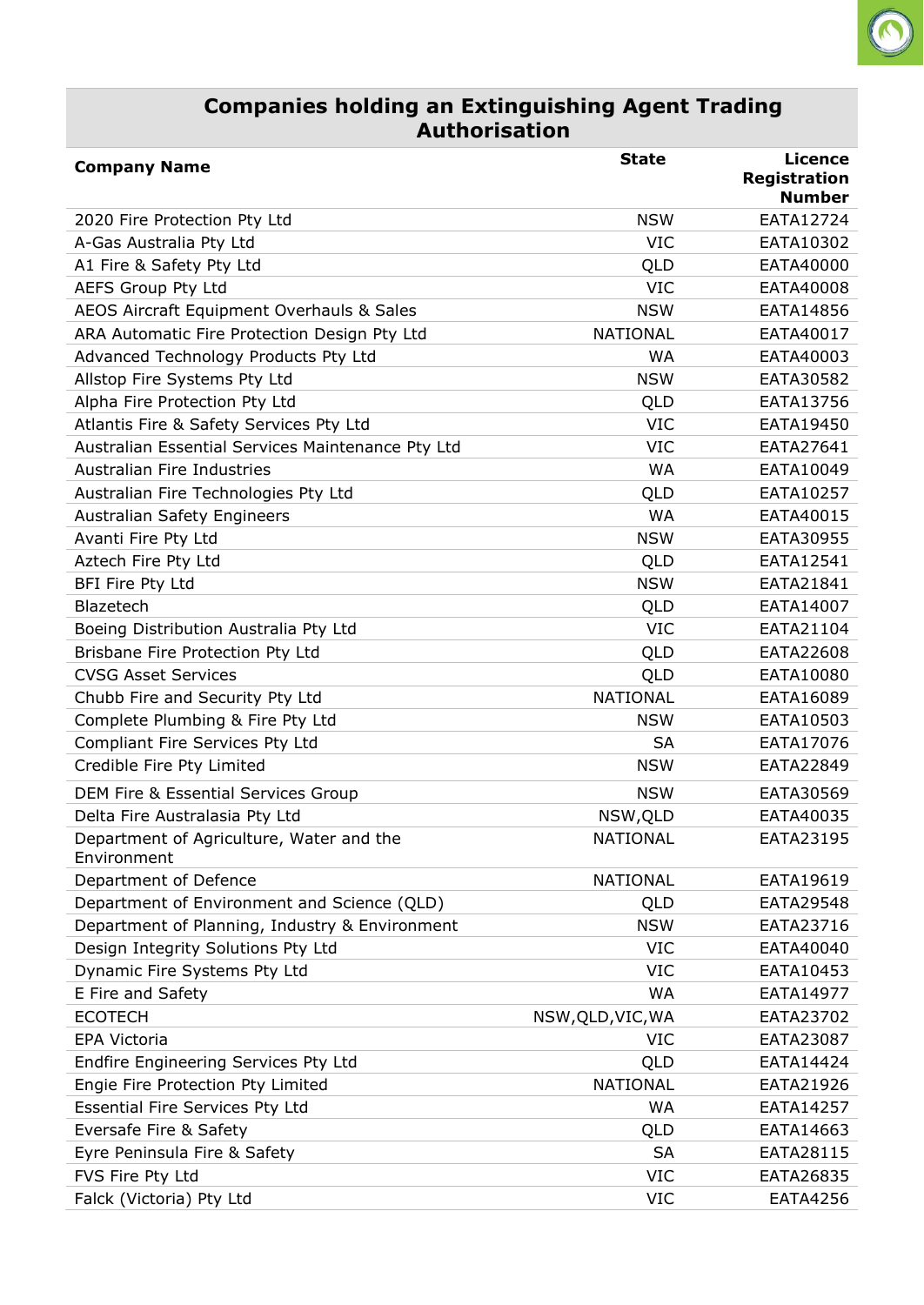#### **Companies holding an Extinguishing Agent Trading Authorisation**

 $\bigcirc$ 

| <b>Company Name</b>                           | <b>State</b>      | <b>Licence</b><br><b>Registration</b> |
|-----------------------------------------------|-------------------|---------------------------------------|
|                                               |                   | <b>Number</b>                         |
| Fire & Emergency Services S.A. Pty Ltd        | <b>SA</b>         | EATA40051                             |
| Fire & Safety Services Co Pty Ltd             | WA                | EATA40052                             |
| Fireboy Pty Ltd                               | <b>VIC</b>        | EATA14982                             |
| Fire Boar Pty Ltd                             | QLD               | EATA10132                             |
| Fire Equipment Services (FES)                 | <b>VIC</b>        | <b>EATA9930</b>                       |
| Fire Evacuation Safety Group                  | QLD               | EATA29548                             |
| Fire Prevention Technologies Pty Ltd          | <b>NSW</b>        | EATA30158                             |
| Fire Protection Services WA Pty Ltd           | WA                | EATA14759                             |
| Fire Protection Technologies Pty Ltd          | NSW, QLD, VIC, WA | EATA20437                             |
| Fire Safety Equipment                         | NSW, QLD          | EATA40012                             |
| Fire Security Services Pty Ltd                | <b>VIC</b>        | EATA40055                             |
| Fire Service Professionals Pty Ltd            | QLD               | <b>EATA4359</b>                       |
| Fire Services Queensland Pty Ltd              | QLD               | EATA10187                             |
| Fire Systems Products Pty Ltd                 | <b>NSW</b>        | EATA12735                             |
| Fire Systems Queensland                       | QLD               | EATA20433                             |
| Fire and Safety Industries                    | QLD               | EATA14252                             |
| Fire-Save                                     | <b>WA</b>         | EATA26409                             |
| Firelec                                       | QLD               | EATA14864                             |
| Firesafe Construction Pty Ltd                 | <b>WA</b>         | EATA14984                             |
| <b>Firesafe United Group</b>                  | <b>WA</b>         | EATA10206                             |
| Fitout Fire Co (WA) Pty Ltd                   | <b>WA</b>         | EATA18152                             |
| Flamesafe Fire Protection Pty Ltd             | <b>NSW</b>        | EATA22634                             |
| Flamestop Australia                           | <b>NSW</b>        | EATA31034                             |
| Flow Tech Australia Pty Ltd                   | <b>NSW</b>        | EATA14999                             |
| Force Fire and Safety                         | <b>NSW</b>        | EATA40068                             |
| Form 1 Fire Protection                        | <b>NSW</b>        | EATA22897                             |
| General Dynamics Land Systems Australia       | NT, QLD, SA       | EATA20999                             |
| Global Fire Pty Ltd                           | <b>NSW</b>        | EATA40071                             |
| Grogen Pty Ltd t/a Express Plumbing           | <b>TAS</b>        | EATA15003                             |
| Grosvenor Engineering Group Pty Ltd           | <b>NSW</b>        | EATA27898                             |
| Hamilton Fire Protection Pty Ltd              | <b>VIC</b>        | EATA30852                             |
| Hirotec Maintenance Pty Ltd                   | NSW, VIC          | EATA15314                             |
| Hydfire Pty Ltd                               | <b>NT</b>         | EATA14921                             |
| Infinity Fire Protection Pty Limited          | <b>NSW</b>        | EATA22767                             |
| Integrated Safety Group Pty Ltd               | QLD               | EATA13935                             |
| John Cameron Aviation                         | <b>NSW</b>        | EATA16056                             |
| Johnson Controls                              | QLD               | EATA13791                             |
| K2 Marine & Fire Safety                       | QLD               | EATA14928                             |
| Kidde Australia Pty Ltd                       | <b>NATIONAL</b>   | EATA18803                             |
| Kimberley Fire Systems                        | <b>WA</b>         | EATA12754                             |
| LPG Fire Australia Pty Ltd                    | <b>NSW</b>        | EATA14410                             |
| Lewie Fire Protection Pty Ltd                 | QLD               | EATA10301                             |
| Lloyd Helicopters Pty Ltd t/a CHC Helicopters | <b>WA</b>         | EATA20326                             |
| Mercury Fire Safety Pty Ltd                   | WA                | EATA25907                             |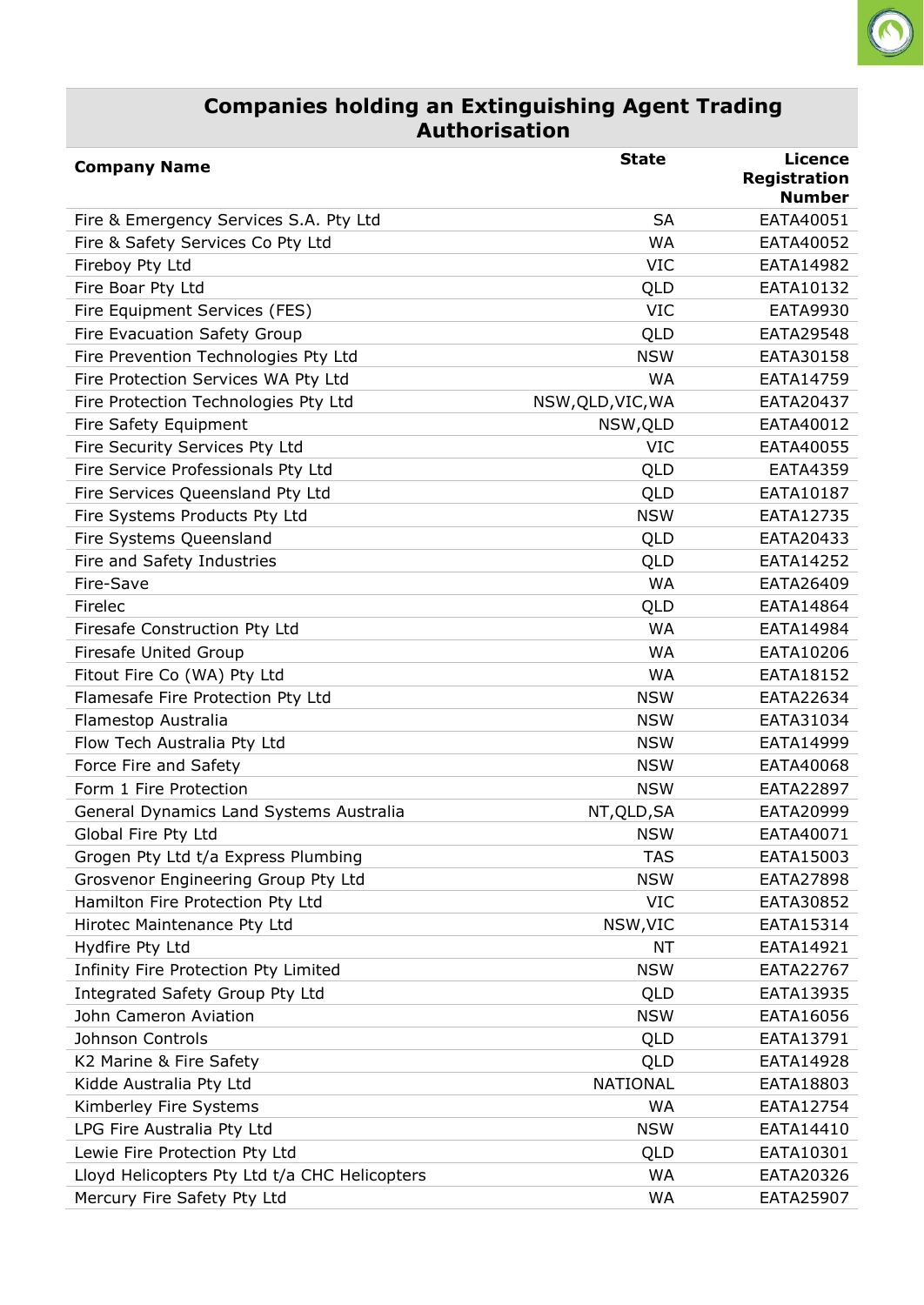#### **Companies holding an Extinguishing Agent Trading Authorisation**

 $\Omega$ 

| <b>Company Name</b>                                | <b>State</b>    | <b>Licence</b><br><b>Registration</b> |
|----------------------------------------------------|-----------------|---------------------------------------|
|                                                    |                 | <b>Number</b>                         |
| <b>Midwest Fire Protection Service</b>             | <b>WA</b>       | EATA24962                             |
| Mitchell & Brown Communications Pty Ltd            | <b>WA</b>       | EATA14435                             |
| Network Fire Systems Pty Ltd                       | <b>VIC</b>      | EATA40082                             |
| Opti-Mist Australia Pty Ltd                        | QLD             | EATA10521                             |
| <b>Parmic Fire Protection</b>                      | <b>TAS</b>      | EATA4264                              |
| Paull & Warner Receo Pty Ltd                       | <b>WA</b>       | EATA30526                             |
| Precise Air Group Pty Ltd                          | <b>NSW</b>      | EATA10130                             |
| Precision Fire Protection                          | <b>VIC</b>      | EATA11528                             |
| Premier Fire Pty Ltd t/as Premier Fire NQ          | QLD             | EATA40093                             |
| <b>Proficient Fire Protection</b>                  | <b>SA</b>       | EATA13627                             |
| Protection Engineering Pty Ltd                     | <b>WA</b>       | EATA22122                             |
| RFD (Australia) Pty Ltd                            | <b>NSW</b>      | EATA30609                             |
| RNW Fire Services Pty Ltd                          | <b>SA</b>       | EATA28207                             |
| Redline Fire Protection Pty Ltd                    | QLD             | EATA40094                             |
| Refrigerant Reclaim Australia Ltd                  | <b>ACT</b>      | EATA13960                             |
| Rio Tinto Weipa                                    | QLD             | EATA14198                             |
| Rocket Industries Pty Ltd                          | <b>NSW</b>      | EATA13578                             |
| Roma Firefighting Equipment Pty Ltd                | QLD             | EATA10288                             |
| Santos Ltd                                         | <b>SA</b>       | EATA22937                             |
| Sentinel Fire Services Pty Ltd                     | <b>VIC</b>      | EATA40098                             |
| Sicada Fire & Safety (NSW) Pty Ltd                 | QLD             | EATA16919                             |
| Solvents Australia Pty Ltd                         | <b>NSW</b>      | EATA27284                             |
| South East Fire Extinguisher Services              | <b>SA</b>       | EATA15097                             |
| Striker Fire - Electrical Solutions                | <b>NSW</b>      | EATA14172                             |
| Systems Advantage Pty Ltd                          | QLD             | EATA40106                             |
| Sythree Pty Ltd                                    | <b>NSW</b>      | EATA14467                             |
| TAE Aviation Pty Ltd                               | <b>NATIONAL</b> | EATA17708                             |
| TC & Sons Enterprise Pty Ltd t/a ME Fire Solutions | WA              | EATA14930                             |
| Thales Australia Limited                           | QLD, VIC        | EATA23004                             |
| Torvac Solutions Pty Ltd                           | <b>NSW</b>      | EATA23005                             |
| Trinity Fire Services Pty Ltd                      | QLD             | EATA20435                             |
| Trojan Fire Protection Pty Ltd                     | <b>SA</b>       | EATA28269                             |
| <b>UFE Services Pty Ltd</b>                        | <b>VIC</b>      | EATA40115                             |
| <b>UGL Engineering Pty Limited</b>                 | WA              | EATA14975                             |
| Vision Fire Systems                                | WA              | EATA10105                             |
| Walker Fire Protection Pty Ltd                     | <b>VIC</b>      | EATA21809                             |
| <b>Westside Fire Services</b>                      | WA              | EATA26412                             |
| Wiltrading STACE Pty Ltd                           | WA              | EATA13612                             |
| Witteveen Ventures Pty Ltd t/a Specifire           | QLD             | EATA29321                             |
| Wormald Australia Pty Ltd                          | <b>NATIONAL</b> | EATA18669                             |
| Xtralis Pty Ltd                                    | VIC             | EATA23153                             |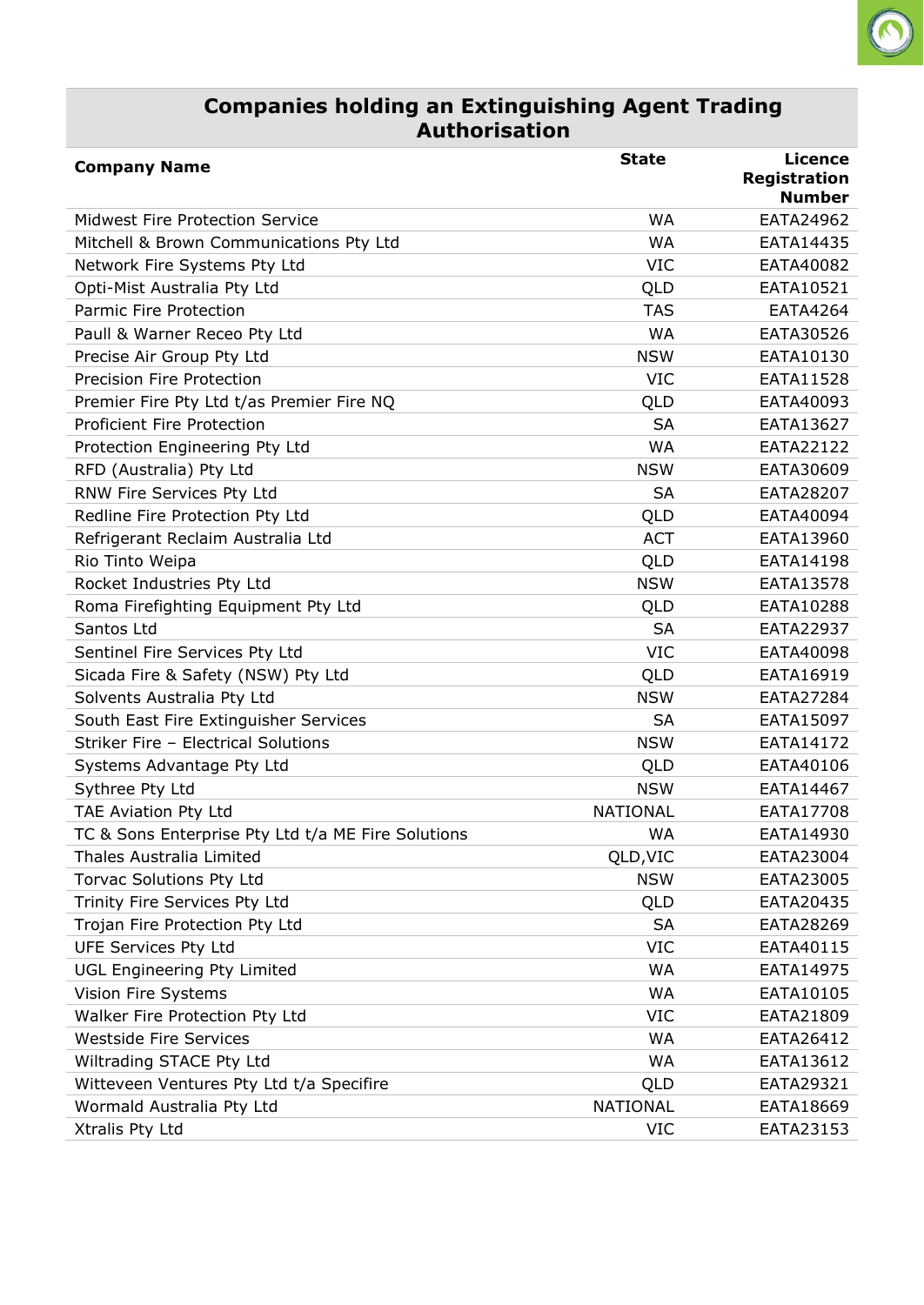

| 1 Fire Services Pty Ltd                           |
|---------------------------------------------------|
| 2020 Fire Protection Pty Ltd                      |
| 360 Degree Fire Pty Ltd                           |
| 68 Degree Fire Protection Pty Ltd                 |
| A Grade Electrics                                 |
| A to Z Fire Protection                            |
| A1 Fire & Safety Pty Ltd                          |
| A1 Fire Protection Pty Ltd                        |
| Advance Group of Companies Pty Ltd                |
| Advanced Technology Products Pty Ltd              |
| AEFS Group Pty Ltd                                |
| <b>AEGIS Fire Services</b>                        |
| AEOS Aircraft Equipment Overhauls & Sales         |
| A-Gas (Australia) Pty Ltd                         |
| Airmaster Fire Services Pty Ltd                   |
| All Safe Wide Bay                                 |
| Alltek Fire Services Pty Ltd                      |
| Alpha Fire Protection Pty Ltd                     |
| Alphacool                                         |
| Altaire Servicing Pty Limited                     |
| Ampac Technologies                                |
| Andrew McLeod Fire Protection                     |
| Andrews Fire Protection                           |
| ARA Fire Protection Services Pty Limited          |
| Argyle Diamonds Limited                           |
| <b>ASC Pty Ltd</b>                                |
| Asset Fire & Security                             |
| Asset Safety Pty Ltd                              |
| Assurance Fire Protection Pty Ltd                 |
| Atkin Fire Pty Ltd                                |
| <b>Auscrew Safety Services</b>                    |
| Ausfire Systems Pty Ltd                           |
| <b>AusNet Services Ltd</b>                        |
| Australian Essential Services Maintenance Pty Ltd |
| Australian Fire Industries Pty Ltd                |
| Australian Fire Technologies Pty. Ltd.            |
| Australian Safety Engineers                       |
| Automatic Fire Protection Design Pty Ltd          |
| Avanti Fire Pty Ltd                               |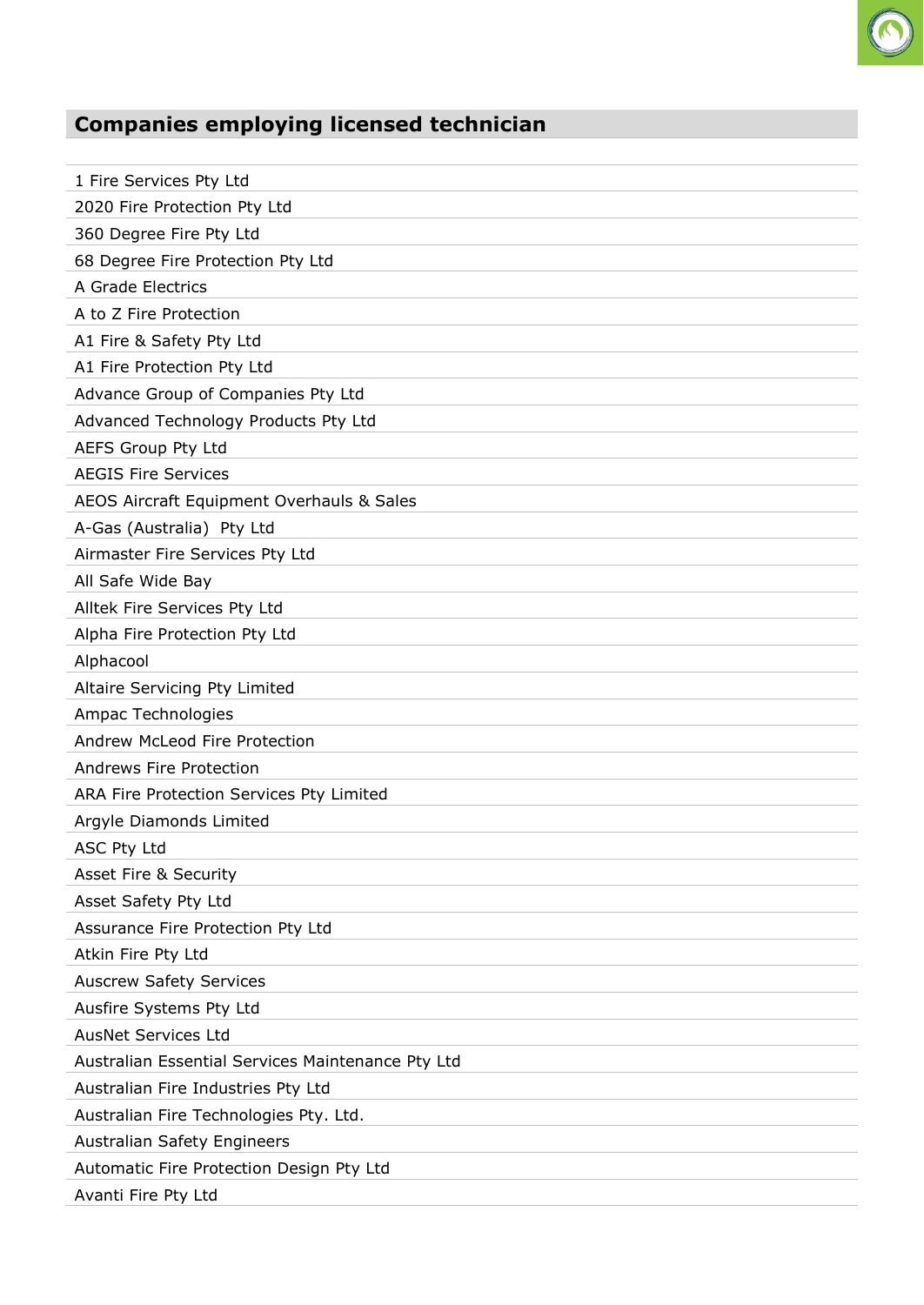

| Aztech Fire Pty Ltd                                    |
|--------------------------------------------------------|
| B & D Fire Supplies Pty Ltd                            |
| Banhams WA Pty Ltd                                     |
| BFI Fire Pty Ltd                                       |
| <b>BFS Solutions Pty Ltd</b>                           |
| <b>BGIS Technical Services Pty Ltd</b>                 |
| <b>BHP Billiton Limited</b>                            |
| Birubi Fire Protection Pty Ltd                         |
| <b>BKK Solutions Pty Ltd</b>                           |
| Blazetech                                              |
| <b>Blue Fire Systems</b>                               |
| <b>Blue Lake Fire &amp; Electrical</b>                 |
| Brisbane Fire Protection Pty Ltd                       |
| Broadspectrum (Aust) Pty Ltd                           |
| BSA Advanced Property Solutions (Vic) Pty Ltd          |
| <b>BSA Fire Maintain</b>                               |
| <b>BSA Maintain</b>                                    |
| <b>BSA Maintenance</b>                                 |
| BSH Electrical Pty. Ltd.                               |
| Capricorn Extinguisher Services (WA) Pty Ltd           |
| CBC Facilities Maintenance Pty. Ltd.                   |
| <b>CED Fire Protection</b>                             |
| Celsius Fire Services Pty Ltd                          |
| Celtic Fire Services Pty Ltd                           |
| Central Fire Services Pty Ltd                          |
| Central Western Fire Pty Ltd                           |
| <b>Centurion Fire Services</b>                         |
| Chubb Fire & Security Pty Ltd                          |
| Clarke Fire Pty Ltd t/a Quick Response Fire Protection |
| Cleanaway Co Pty Ltd                                   |
| Commercial Fire Group Pty Ltd                          |
| Compass Fire Solutions Pty Ltd                         |
| Complete Essential Fire & Air Pty Ltd                  |
| Complete Plumbing and Fire Pty. Ltd.                   |
| Compliance Maintenance Solutions (CMS) Pty Ltd         |
| Compliance Services Australia Pty Limited              |
| Compliant Fire Services Pty Ltd                        |
| ConocoPhillips                                         |
| Contact Electrical Pty Ltd                             |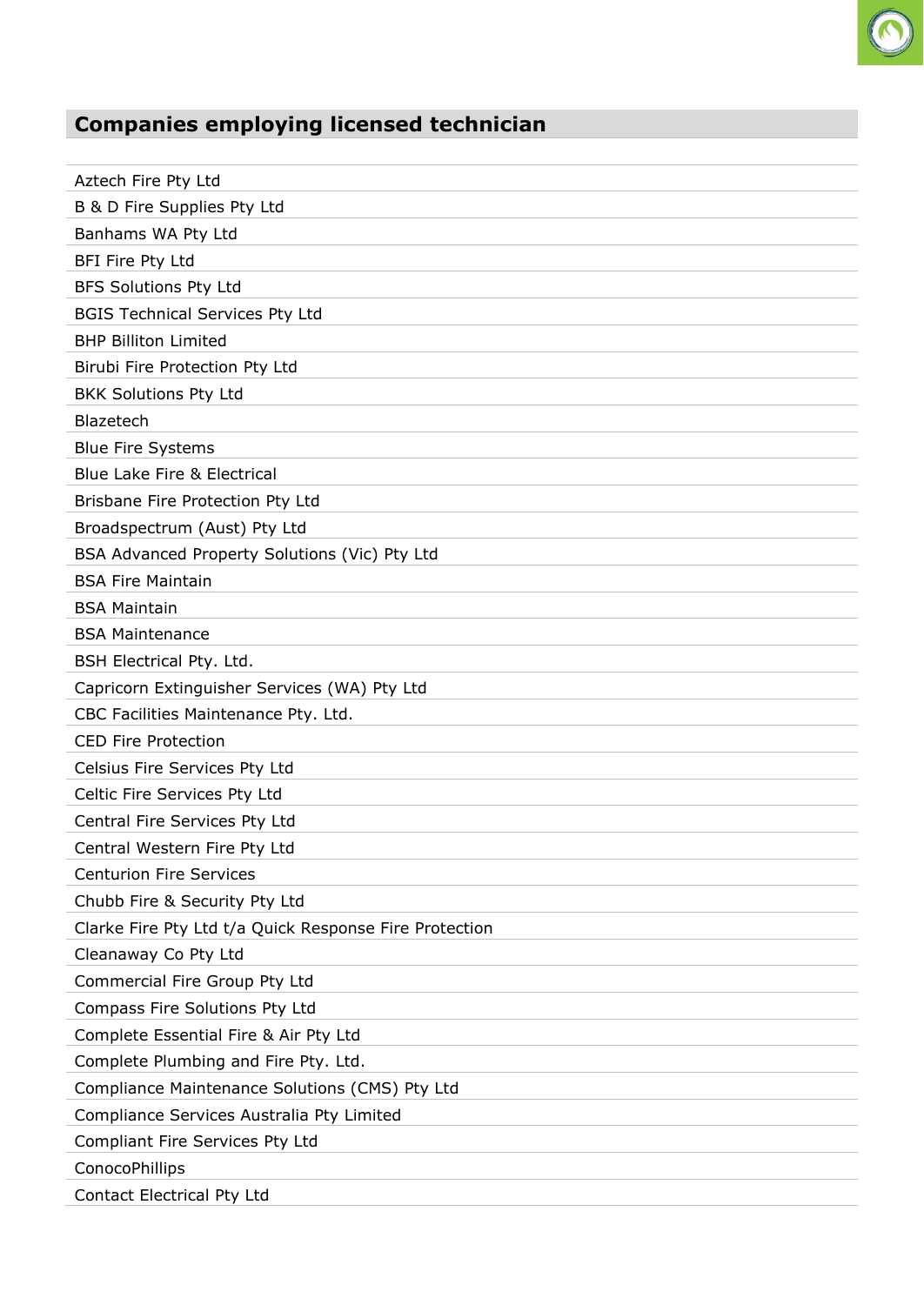| Contractfire Pty Ltd                                      |
|-----------------------------------------------------------|
| Coralan Pty Ltd                                           |
| Corleone FDT Pty Ltd t/a Fire Detection Technologies      |
| Credible Fire                                             |
| <b>CTFB Services</b>                                      |
| CVE Fire and Safety Pty Ltd                               |
| <b>CVSG Asset Services</b>                                |
| D.C. Electrical                                           |
| Data Fire Security Nth Qld                                |
| Dayshelf Fire Systems                                     |
| Defend Fire Services Pty Ltd                              |
| Defender Fire Protection Pty Ltd                          |
| Degree C Pty Ltd                                          |
| Delta Fire & Safety (Vic) Pty Ltd                         |
| Delta Fire Australasia Pty Ltd                            |
| DEM Fire And Essential Service Group                      |
| Design Integrity Solutions Pty Ltd/ t/as DIS Fire Systems |
| Diligent Fire Protection                                  |
| Distinct Fire Systems Pty Ltd                             |
| Diverse Fire Systems Pty Ltd                              |
| <b>DNA Fire Solutions</b>                                 |
| Douse Fire Protection Pty Ltd                             |
| Downer EDI Engineering Power Pty Ltd                      |
| Dynamic Fire Pty Ltd                                      |
| Dynamic Fire Systems Pty Ltd                              |
| E Fire & Safety                                           |
| Edge Fire Systems Pty Ltd                                 |
| Electel Pty Ltd                                           |
| Electro Fire Technologies Pty Ltd                         |
| Emergency Solutions Australasia Pty Ltd                   |
| Endfire Engineering Services Pty Ltd                      |
| Engie Fire Protection Pty Limited                         |
| <b>Entire Fire Group</b>                                  |
| Entire Fire Services Pty Ltd                              |
| Essential Fire Safety Services Pty Ltd                    |
| <b>Essential Fire Services Pty Ltd</b>                    |
| Eversafe Fire & Safety                                    |
| Evolve Equity Investments Pty Ltd                         |
| Excel Fire & Electrical Pty Ltd                           |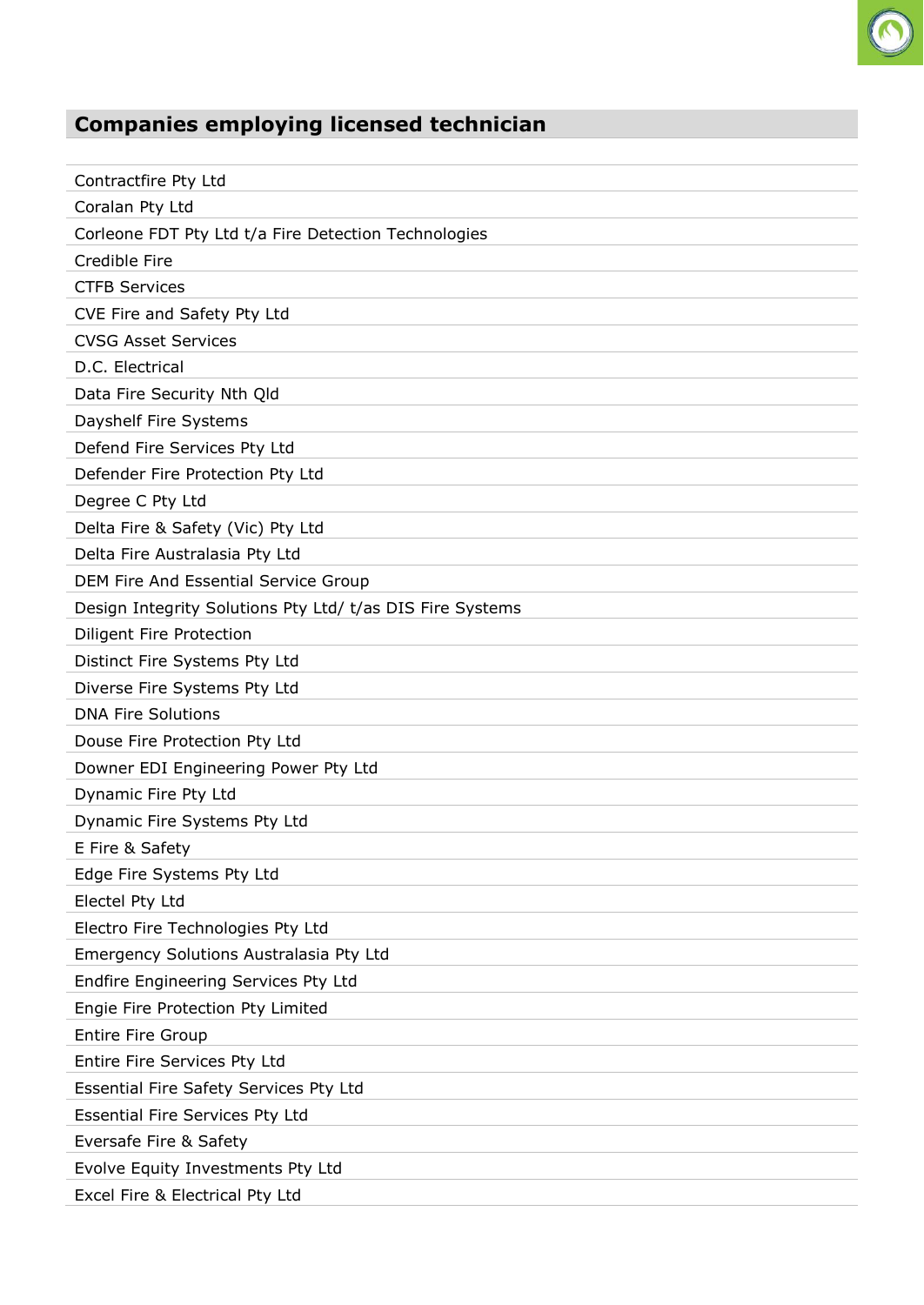

| <b>Excel Fire Protection</b>                        |
|-----------------------------------------------------|
| <b>Express Plumbing</b>                             |
| Extinguish Fire Protection Pty Ltd                  |
| Eyre Peninsula Fire & Safety                        |
| Fail Safe Fire & Electrical                         |
| Falck (Victoria) Pty Ltd                            |
| FCF - Fire And Electrical                           |
| Fico Australia Pty Ltd                              |
| Fine Line Fire Pty Ltd                              |
| Fire & Emergency Services S.A. Pty Ltd              |
| Fire & Evac Solutions Pty Ltd                       |
| Fire & Safety Services Co. Pty Ltd                  |
| Fire & Wire Pty Ltd                                 |
| Fire and Safety Industries Pty Ltd                  |
| Fire and Safety Tasmania                            |
| Fire Boar Pty Ltd                                   |
| Fire Comm Pty Ltd                                   |
| Fire Cover Australia                                |
| Fire Detection Specialists Pty Ltd                  |
| Fire Equipment Services - FES                       |
| Fire Evacuation Safety Group                        |
| Fire Fighting Solutions Pty Ltd                     |
| Fire Ideas                                          |
| Fire Industry Supplies Pty Ltd                      |
| Fire Industry Training Pty Ltd                      |
| Fire Maintenance Services (N.T.) Pty. Ltd.          |
| Fire NT Pty Ltd                                     |
| Fire Prevention Technologies Pty Ltd                |
| Fire Protection Association Australia               |
| Fire Protection Professionals International Pty Ltd |
| Fire Protection Services (WA) Pty Ltd               |
| <b>Fire Protection Solutions</b>                    |
| Fire Protection Technologies Pty Ltd                |
| Fire Safety Equipment Pty Ltd                       |
| Fire Security Services Pty Ltd                      |
| Fire Service Professionals Pty Ltd                  |
| Fire Services Queensland Pty Ltd                    |
| Fire Shield Services Pty Ltd                        |
| Fire Solutions (Tas) Pty Ltd                        |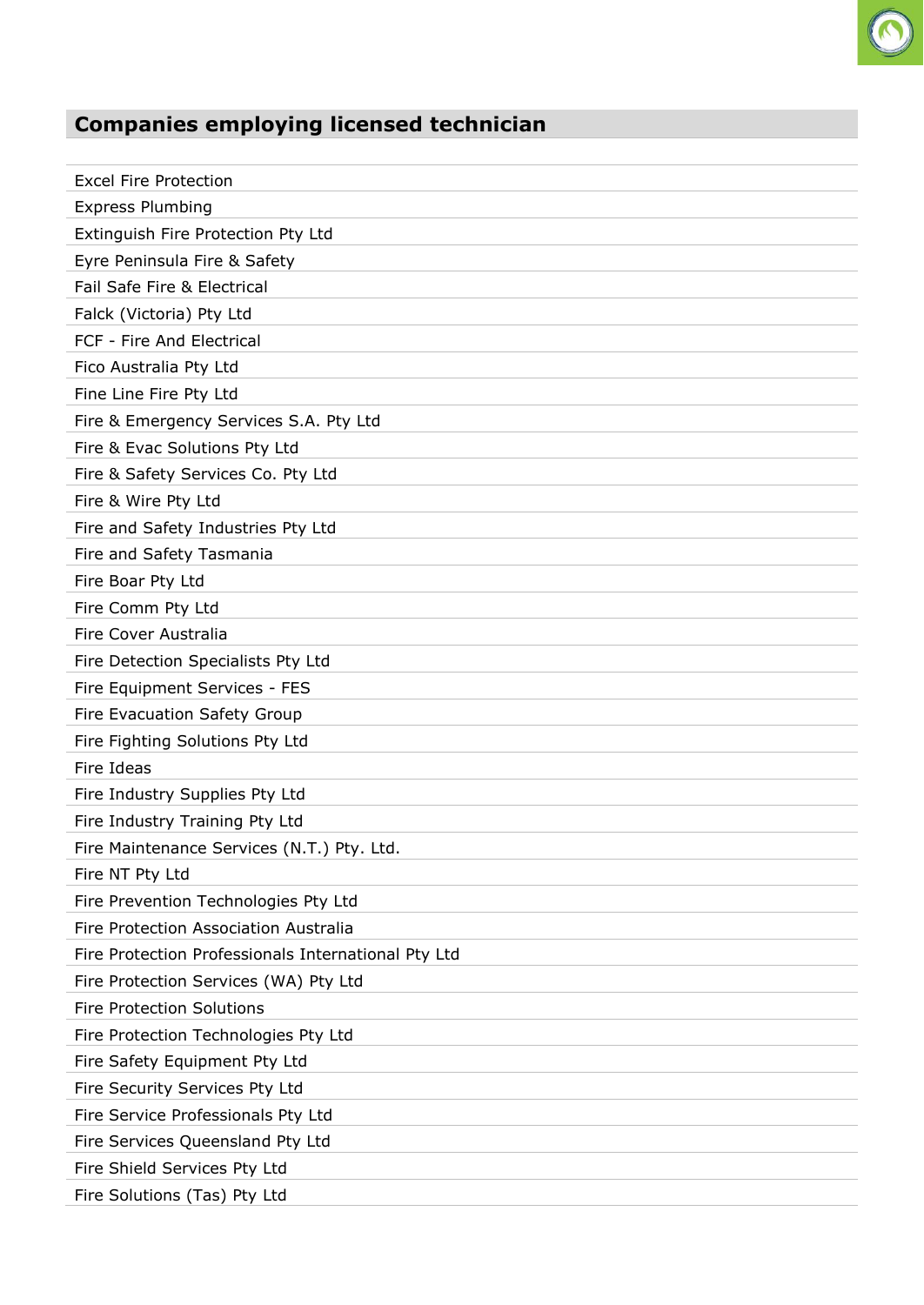

| <b>Fire Suppression Services</b>       |
|----------------------------------------|
| Fire Systems Queensland                |
| Fire2U Pty Ltd                         |
| Firecraft Services Pty Limited         |
| Firelec                                |
| Firelec Services Pty Ltd               |
| Fireone and Control Pty Ltd            |
| <b>Firepower Electrical Services</b>   |
| Firequell                              |
| <b>Firerite Services</b>               |
| Firesafe United Group Pty Ltd          |
| Firetrek Pty Ltd                       |
| Fitout Fire Co (WA) Pty Ltd            |
| Flame Control Industries Pty Ltd - QLD |
| Flamesafe Fire Protection Pty. Limited |
| Flamestop Australia Pty. Ltd.          |
| Flow Tech Australia Pty Ltd            |
| Force Fire & Safety Pty Limited        |
| Forge Fire Services Pty Ltd            |
| Form 1 Fire Protection Pty Limited     |
| Fortifire Pty Ltd                      |
| <b>Fraser Coast Technical Services</b> |
| Freo Fire Services Pty Ltd             |
| Fret No More                           |
| <b>Functional Fire</b>                 |
| FVS Fire Pty Ltd                       |
| FVS Services Group Pty Ltd             |
| G H Fire                               |
| G.N.H. Enterprises Pty Ltd             |
| Geelong Fire Services Pty Ltd          |
| Gem Fire Services Pty Ltd              |
| Global Fire Pty Ltd                    |
| Grainger Contracting Pty Ltd           |
| Grosvenor Engineering Group Pty Ltd    |
| Hamilton Fire Protection Pty Ltd       |
| Harrop Fire & Electrical               |
| Hartec Fire Systems Pty Ltd            |
| Henry Electronics                      |
| Hills Fire Protection Pty Ltd          |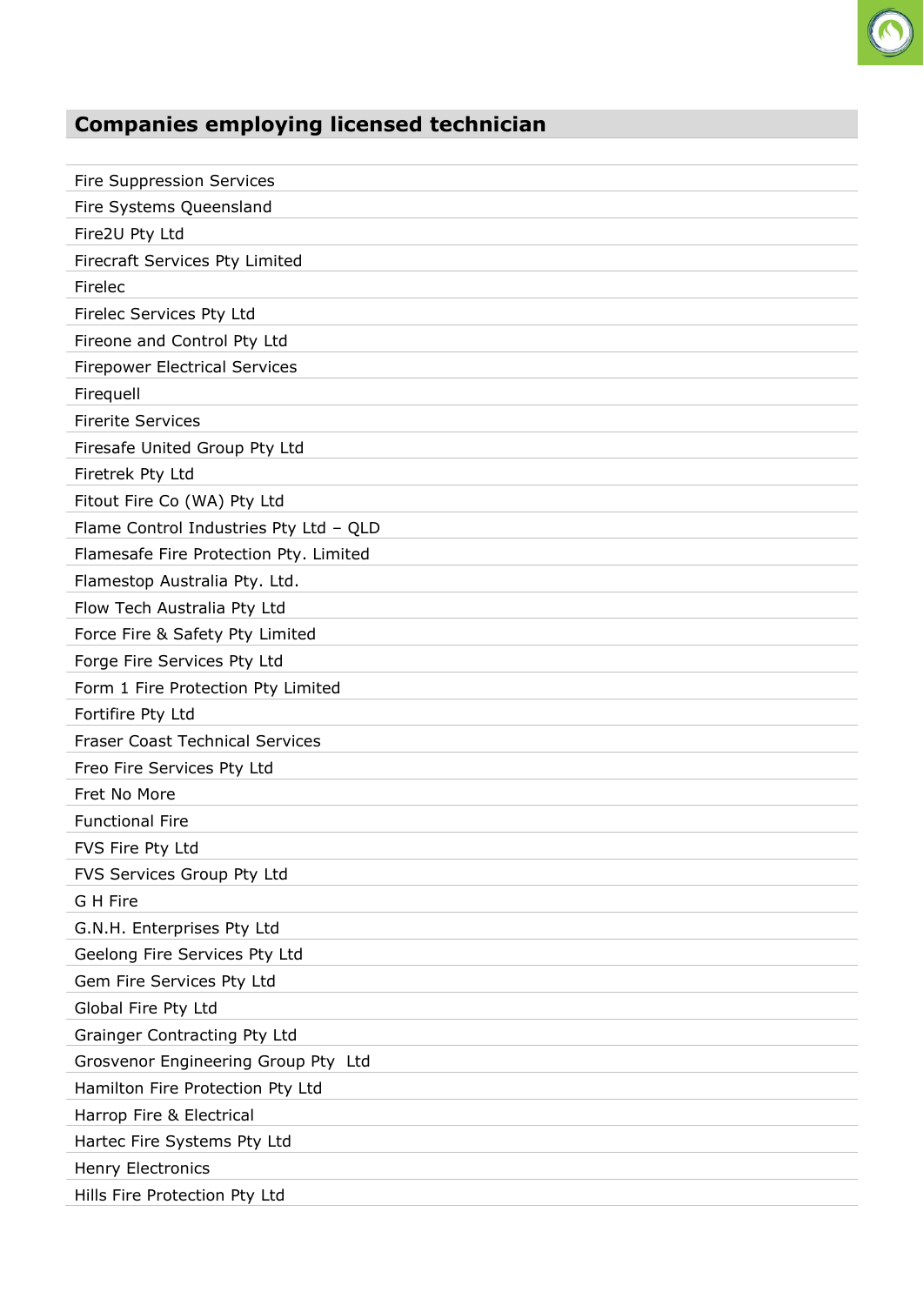

| Hirotec Maintenance Pty Ltd                         |
|-----------------------------------------------------|
| Honeywell Ltd                                       |
| Horizon Power                                       |
| Hunter Valley Fire Pty Ltd                          |
| <b>Hydair Drives</b>                                |
| Hydfire Pty Ltd                                     |
| IJACT Pty. Ltd.                                     |
| Ikad Engineering Pty Ltd                            |
| Iliomad Concepts Pty Ltd t/as Firesafe              |
| Impact Fire and Electrical Safety Solutions Pty Ltd |
| In Trade Fire Services Pty Ltd                      |
| <b>Industry Fire Services</b>                       |
| Infinity Fire Protection Pty Limited                |
| Integral Services SA Pty Ltd                        |
| Integrated Safety Group Pty Ltd                     |
| JMC Fire & Electrical Pty Ltd                       |
| Johnson Controls Australia Pty Ltd                  |
| K S Robinson Pty Ltd                                |
| K2 Marine & Fire Safety                             |
| Kaycee Fire Protection Service Pty Ltd              |
| Kentz Pty Ltd - WA                                  |
| Kidde Australia Pty Ltd                             |
| Kimberley Fire Systems Pty Ltd                      |
| <b>KNL Fire Systems</b>                             |
| Leemark Fire Protection Pty Ltd                     |
| Legeneering (Aust) Pty Ltd                          |
| Lewie Fire Protection Pty Ltd                       |
| Local Fire Pty Ltd                                  |
| Louis Joseph Rynski                                 |
| LPG Fire Australia Pty Ltd                          |
| M Maintenance Services Pty Ltd                      |
| MAC Fire & Safety Pty Ltd                           |
| Marine Technicians Australia Pty Ltd                |
| <b>Mechanical Fire Solutions</b>                    |
| M-Fire Pty Ltd                                      |
| MGH Protection Pty Ltd                              |
| <b>Midwest Fire Protection Services</b>             |
| Mitchell & Brown Communications Pty Ltd             |
| MM Essential Remote Services                        |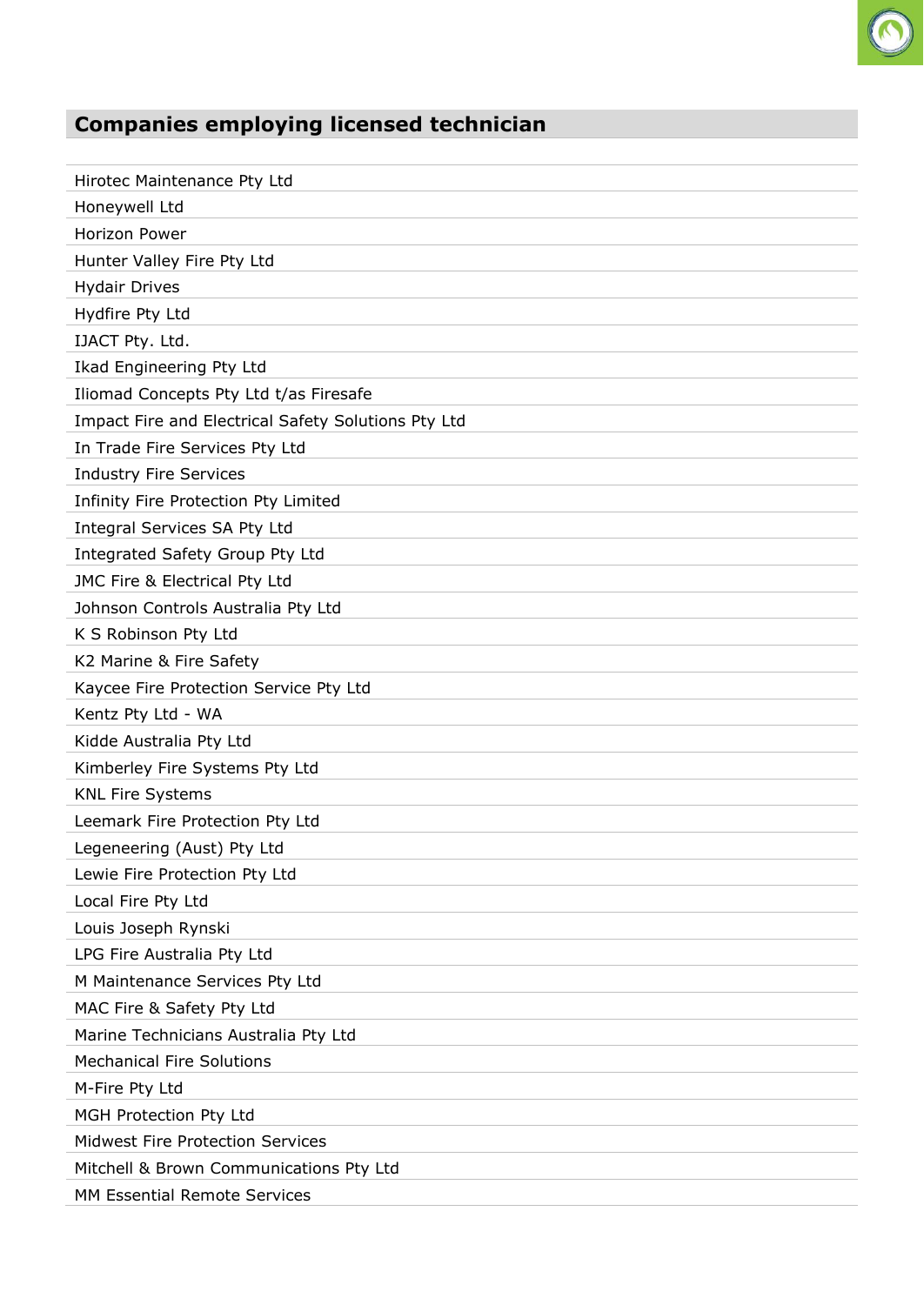

| Modern Fire Protection Pty Ltd                          |
|---------------------------------------------------------|
| <b>National Fire Solutions</b>                          |
| Network Fire Systems Pty Ltd                            |
| Newcrest Mining Ltd                                     |
| Noble Fire & Safety                                     |
| Nolan Safety Solutions Pty Ltd - T/as REMAC Fire Safety |
| Norman Disney & Young                                   |
| Northern Fire Protection Pty Ltd                        |
| Northern Fire Systems Pty Ltd                           |
| Nystar Port Pirie Pty Ltd                               |
| <b>Olympic Fire Services</b>                            |
| O'Neill & Brown Fire Services Pty Ltd                   |
| Online Fire & Security Pty Ltd                          |
| Opti-Mist Australia Pty Ltd                             |
| Oracle Fire Pty Ltd                                     |
| Ozwire Contractors (WA)                                 |
| Parmic Fire Protection                                  |
| Paull & Warner Resources Pty Ltd                        |
| Penske Power Systems Pty Ltd                            |
| Perform Fire Pty Ltd                                    |
| Perth Fire Detection Pty Ltd                            |
| <b>Phoenix Contract Services</b>                        |
| Phoenix Fire Protection Nth Qld                         |
| Pipe & Engineering Supply Co Pty Ltd                    |
| <b>PMD Fire &amp; Electrical</b>                        |
| Precise Air Group Pty Ltd                               |
| Precise Fire                                            |
| Precision Fire Protection Pty. Ltd.                     |
| Precision Fire Protection Services Pty Ltd              |
| Premier Fire Pty. Ltd. t/as Premier Fire NQ             |
| Premier Fire Services (NSW) Pty Limited                 |
| Proficient Fire Protection Pty Ltd                      |
| Profire (Aust) Pty Ltd                                  |
| Programmed Fire Services Pty Ltd                        |
| Protectacon Services Pty Ltd                            |
| Protection Engineering Pty Ltd                          |
| <b>Protector Fire Services</b>                          |
| <b>PWI Fire</b>                                         |
| QFE Technologies Pty Ltd                                |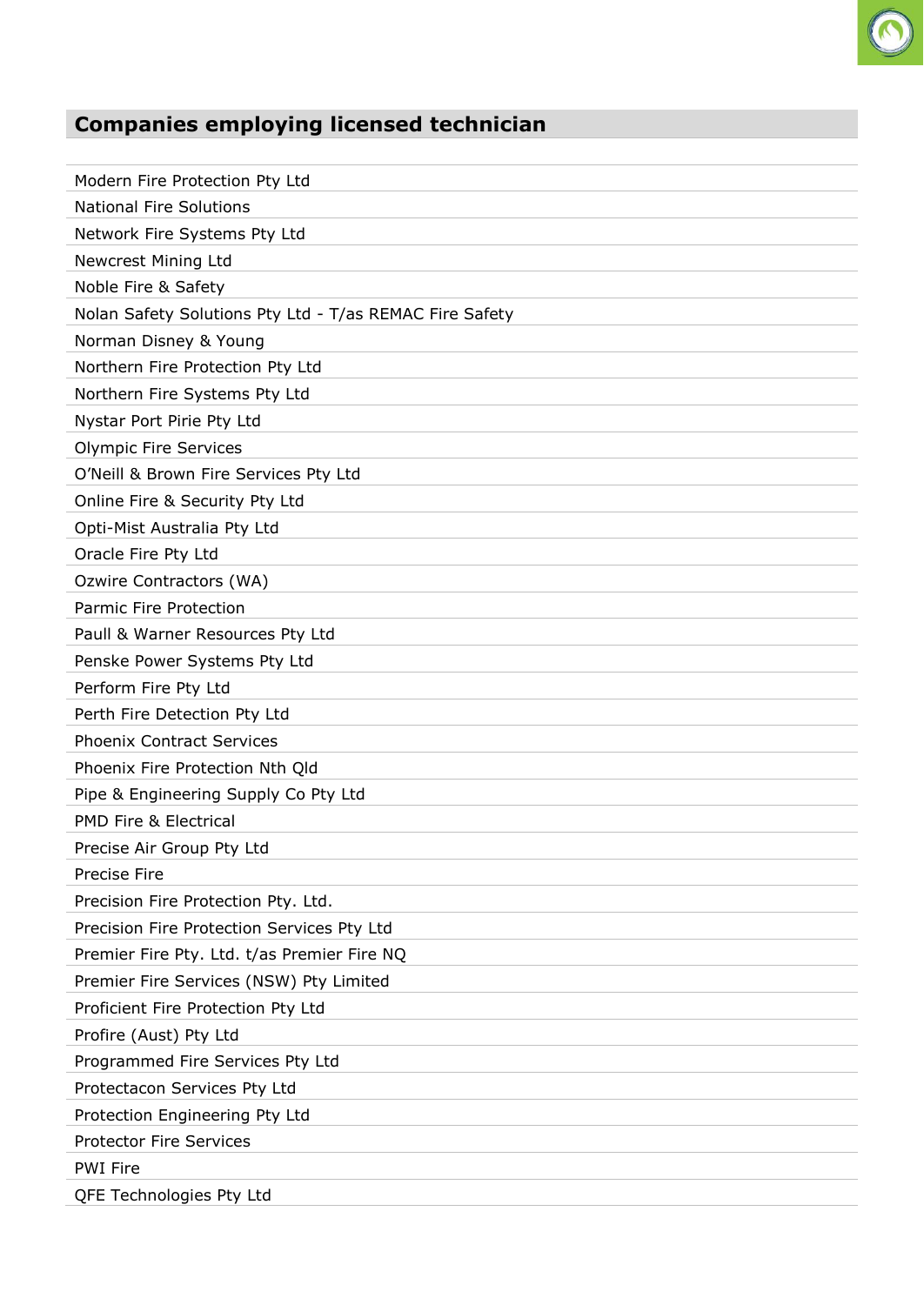

| QLD Fire Systems Pty Ltd                           |
|----------------------------------------------------|
| Ralcron Pty. Ltd.                                  |
| Red Men Fire Protection                            |
| Redline Fire Protection Pty Ltd                    |
| Reliable Fire Services Pty Ltd                     |
| REMK Consultancy Pty. Limited t/as Millar Fire Co. |
| Rheinmetall Defence Australia Pty Ltd              |
| Rio Tinto Weipa                                    |
| RNW Fire Services Pty Ltd                          |
| Roar Fire Inspection & Testing Pty Ltd             |
| Roma Fire Fighting Equipment                       |
| Roymar Fire                                        |
| RPS Fire Pty Ltd                                   |
| S & G Industries                                   |
| S.C. Fire Enterprises                              |
| Safe Workplace Solutions Pty Ltd                   |
| Safetytech Fire Services                           |
| Santos Ltd                                         |
| Schiller Group Pty Ltd                             |
| Sentinel Fire Services Pty Ltd                     |
| Shield Fire Protection Pty Ltd                     |
| Shield Fire Systems Pty Ltd                        |
| Sicada Fire & Safety (NSW) Pty Ltd                 |
| Solvents Australia Pty. Limited                    |
| Somerset Fire Solutions Pty Limited                |
| South Coast Fire                                   |
| South East Fire Extinguisher Services              |
| <b>Specialised Testing Services</b>                |
| SRD Fire Protection Pty Ltd                        |
| Sterling Fire Services Pty Ltd                     |
| <b>Striker Fire - Electrical Solutions</b>         |
| Superior Fire Services Pty. Limited                |
| Surelinc Pty Ltd                                   |
| <b>Survitec Group</b>                              |
| Sydney Marine Electrical Pty Limited               |
| Synergy Fire and Security Pty Limited              |
| <b>Tasmania Fire Service</b>                       |
| TC & Sons Enterprise Pty Ltd t/a ME Fire Solutions |
| <b>Technical Control Solutions</b>                 |